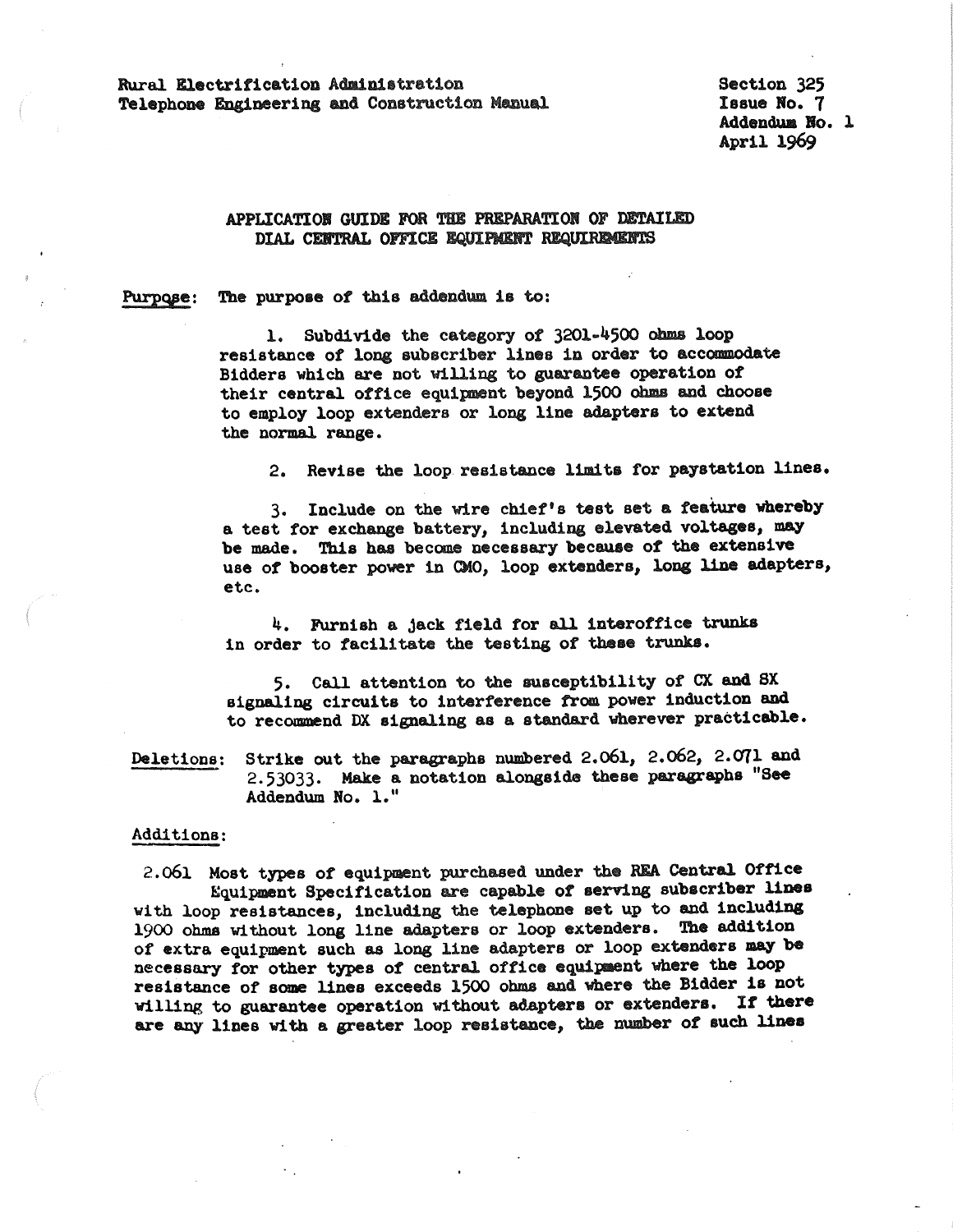REA TE & CM 325 Addendum No. 1

should be indicated in the appropriate space. The Bidder is required by the specification to provide long line adapters or loop extenders for all lines which are above 1500 ohms, if this is the upper limit for its standard equipment. It should be assumed that the resistance of a telephone set is 200 ohms on all loops. Refer to Item 1.021. Part I.

2.062 The subscriber loops exceeding 1500 ohms resistance are divided into four categories; namely, 1501-1900 obms, 1901-3200 obms, 3201-3500 ohms, and 3501-4500 obu. Long line adapters or loop extenders used in the 1501-3200 ohms categories shall supply 72 or 96 volte to the line, and those used in the 3201-4500 ohms categories shall supply 96 volts to the line. (See Part I, Item 1.022.) If a 48-volt booster is required for one or more long line adapters, it should be applied to all long line adapters. The long line adapters or loop extenders supplied by most manufacturers will operate satisfactorily over these long loops, but additional treataent may be necessary to provide acceptable voice transmission. Refer to TE & CM 424, "Design of Two-Wire Subscriber Loop Plant."

- $2.063$  Item  $3.01$  in Part III, REA Form  $558c$  of the Central Office Equipment Contract should be revised to read as follows:
	- 3.01 Jumber of regular lines having a loop resistance, including the telephone set, greater than 1500 ohms:

| 1501-1900 ohms | conservative and conservative and conservative and conservative and conservative                         |
|----------------|----------------------------------------------------------------------------------------------------------|
| 1901-3200 ohms | the contribution of the first state of the contribution of the contribution                              |
| 3201-3500 ohms | the contractor of the contractor of the contractor of the contractor of the contractor of the contractor |
| 3501-4500 ohms |                                                                                                          |

2,071 Thia item will include the number and type of paystation service to be provided in any one exchange area and the outside plant loop resistance, where the outside plant loop (excluding the paystation instrument) exceeds the following resistance values:

| a. | <b>Semi-postpay</b> | $1000$ obms |  |
|----|---------------------|-------------|--|
|    | b. Local-prepay     | $1200$ obms |  |
|    | c. Prepay           | $1200$ ohms |  |

As outlined in the current issue of TE & CM 703, Paragraph 5, "Line Loop Considerations," maximum outside plant limits must be consistent with transmission objectives and the minimum line current values necessary to operate the payatation coin mechanism.

.. 2 -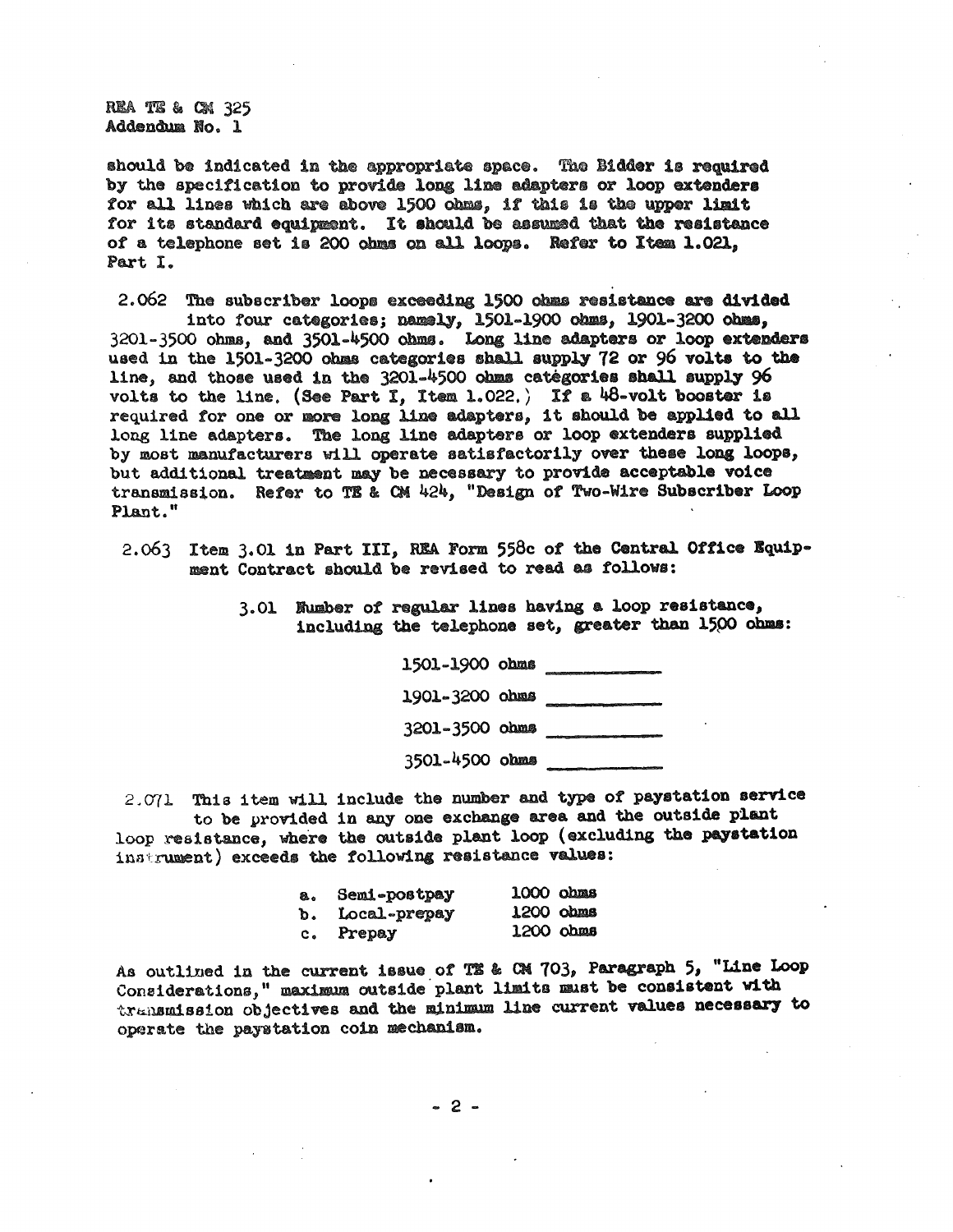2.508 A one-second ring period is not sufficient to generate a solid ring on long lines. When it is possible to specify only four<br>or less ringing frequencies then the following note should be added<br>under Item 23 of REA Form 558c, Part III: "The ring period for the<br>long ring shall be at leas